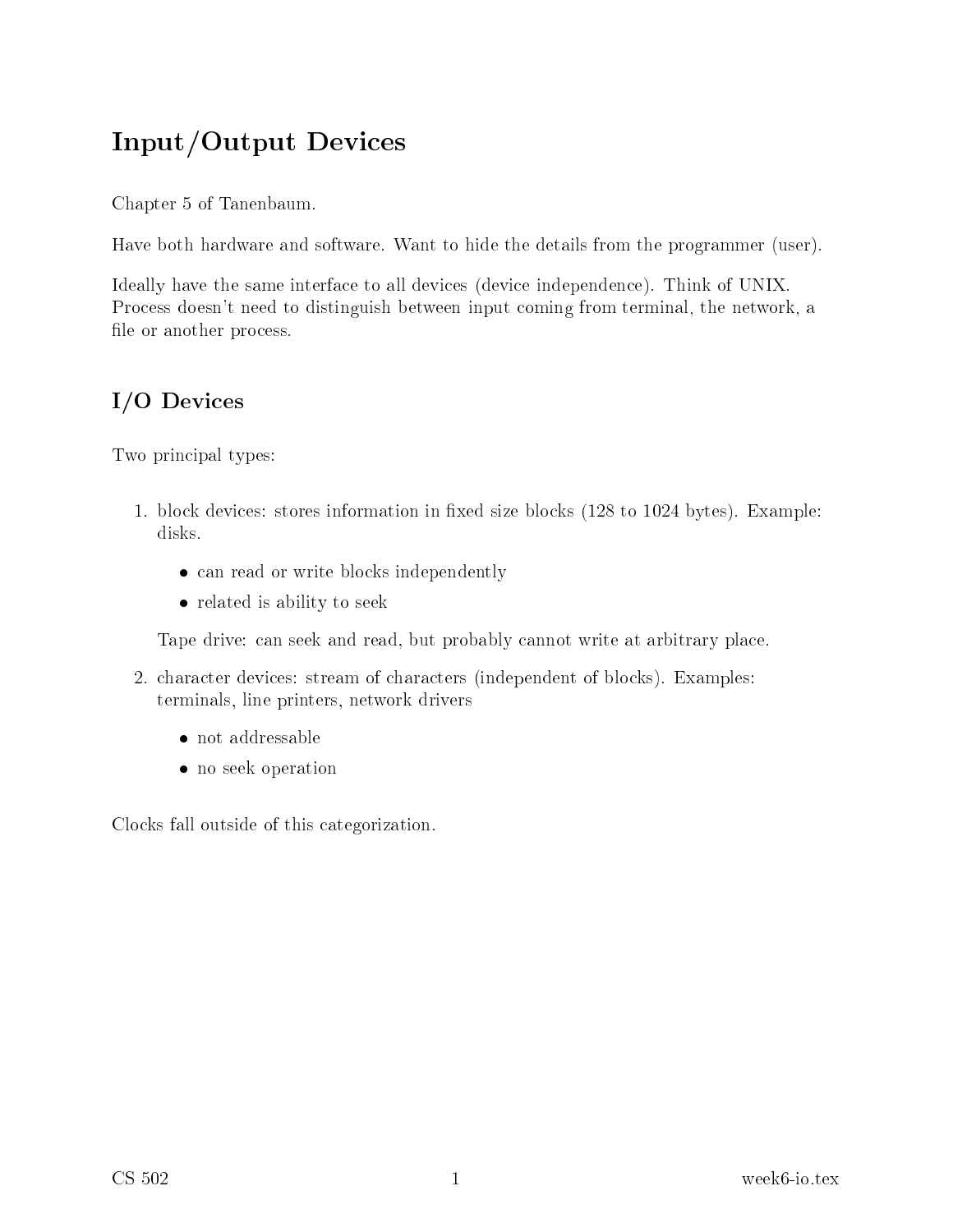### Devi
e Controllers

Operating systems do not deal with devices directly. Rather there is a mechanical and electronic portion. Electronic portion is a *device controller*. A printed circuit card.

Look at Silbershatz Fig 13.1. Also a network interface card.

Example: CRT ontroller takes are of details of res
anning the CRT beam

#### How do controllers and the CPU communicate?

Use memory-mapped I/O

- CPU puts command in registers (I/O address space) (Silbershatz Fig. 13.2) example ommands: read, write, seek. Also parameters.
- $\bullet$  CPU goes off and does other things.
- When device done, the controller causes an interrupt. CPU reads any results from the ontroller's registers.

See Fig 5-5.

### Polled I/O

No interrupts used. CPU puts request in ontroller's registers and then polls waiting for the request to finish.

Also alled programmed I/O.

Might be used for debugging in operating system interrupt handler be
ause it doesn't blo
k.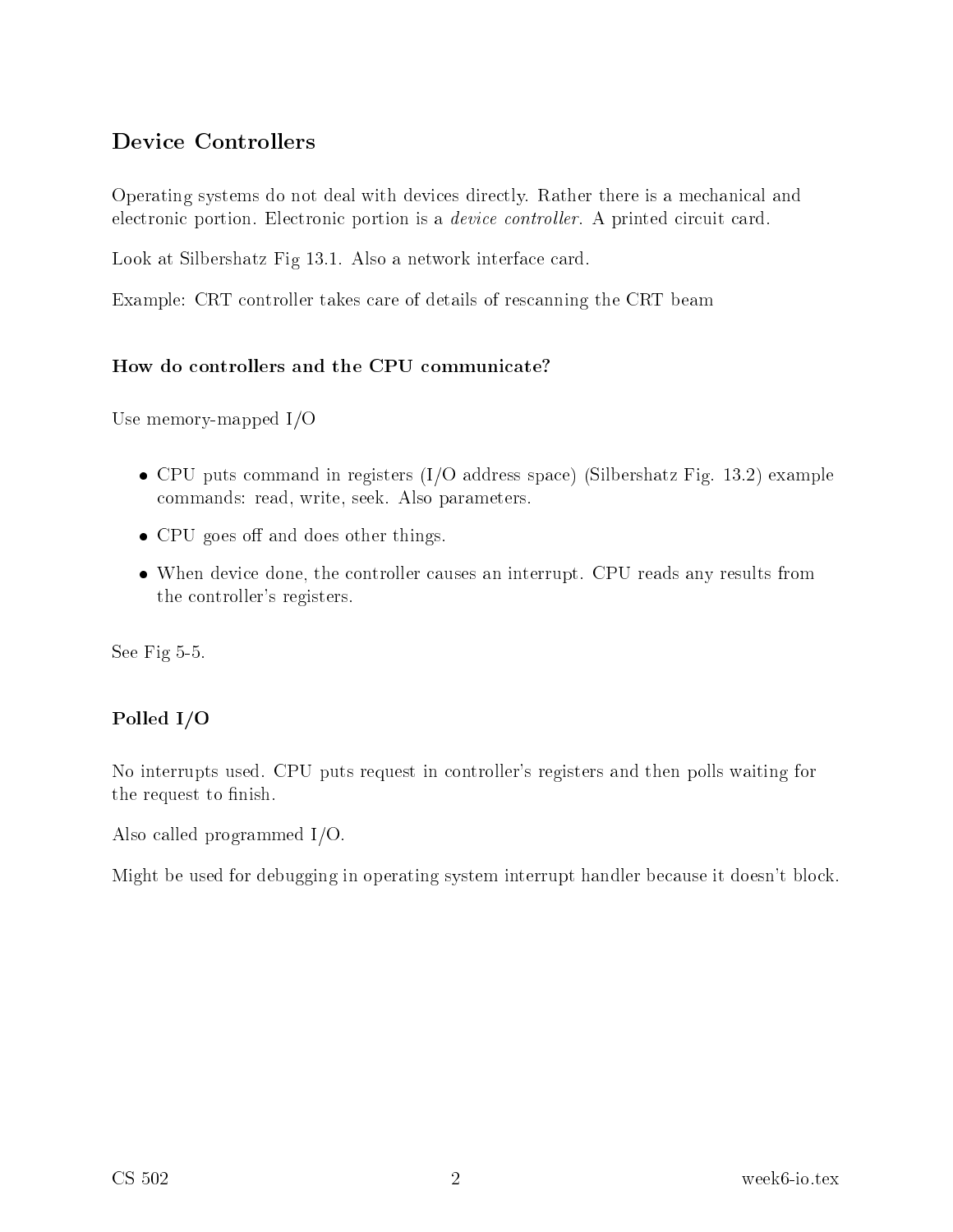## Direct Memory Access (DMA)

What about large amounts of data to transfer? For example, disk read. Controller gets the data and buffers it.

CPU ould only get data in small hunks (byte or word at a time).

Look at Fig. 5.4. Idea is to free CPU from being involved with transfer of data.

CPU also gives:

- memory address (physi
al, so the page must be tied down)
- $\bullet\$  count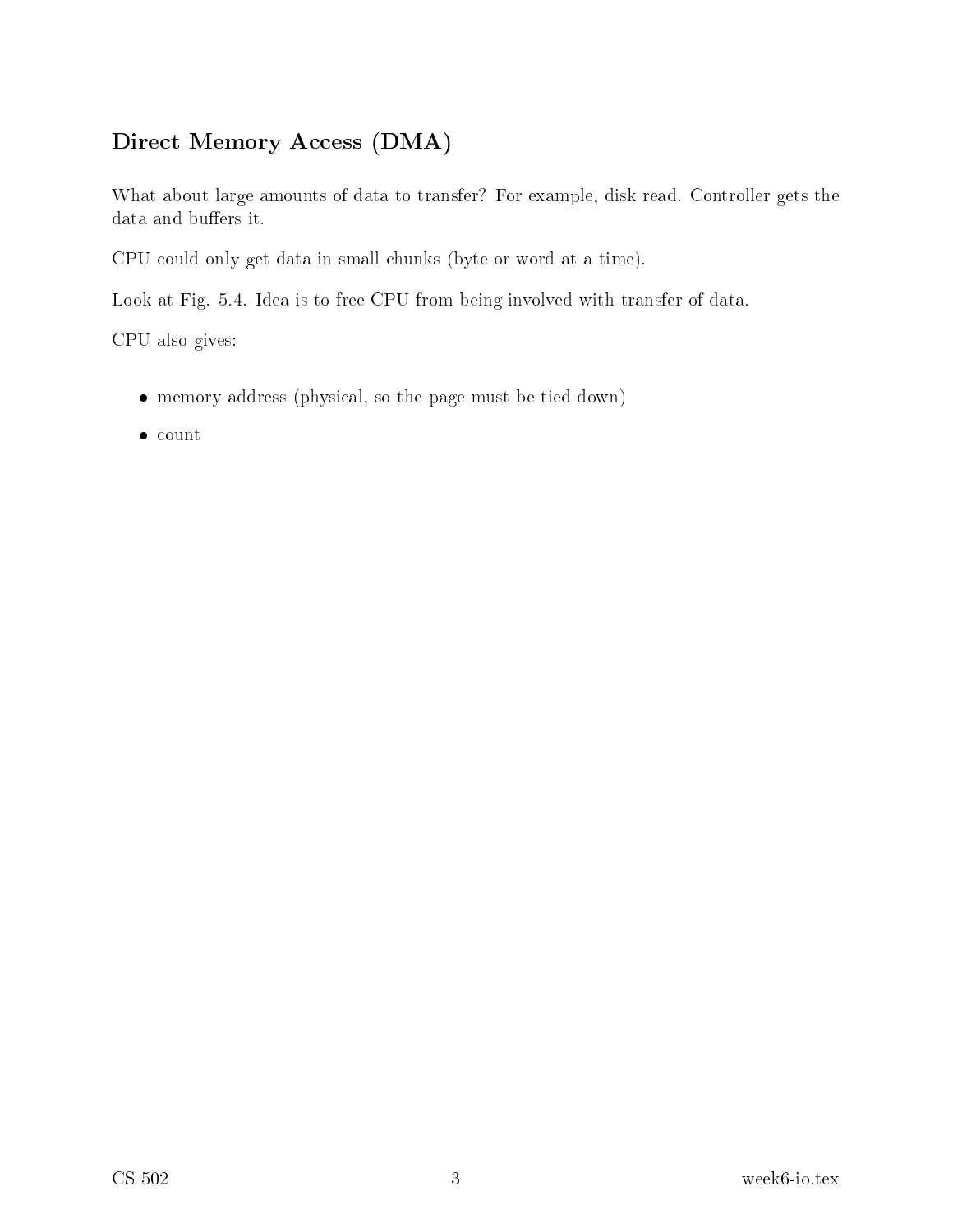# Prin
iples of I/O Software

Issues of the software:

- $\bullet$  efficiency—I/O operations are very slow compared to main memory and the CPU. Want to avoid them being a bottlene
k on the system.
- device independence—programs do not need to know about input or output device.
- uniform naming—same naming convention regardless of the device. Large systems typi
ally have multiple disk drives, but user sees a ommon le spa
e on top. Extend to a distributed file system.
- error handling—as close to device as possible, if controller detects an error it ideally orre
ts it or rereads (use he
ksum to dete
t)
- synchronous vs. asynchronous—physical  $I/O$  is asynchronous (interrupt-driven). However want to make it appear syn
hronous (blo
king) to the user. Can also use pol led I/O where the devi
e driver ontinually polls the devi
e (may be used by kernel to not wait in debugging a devi
e driver).
- $\bullet$  buffering—may have to buffer data read from a device (such as a packet from network). However, may end up and copy buffer multiple times.
- sharable vs. dedicated—file is shared, printer cannot be shared. Operating System must handle both kinds of devi
es.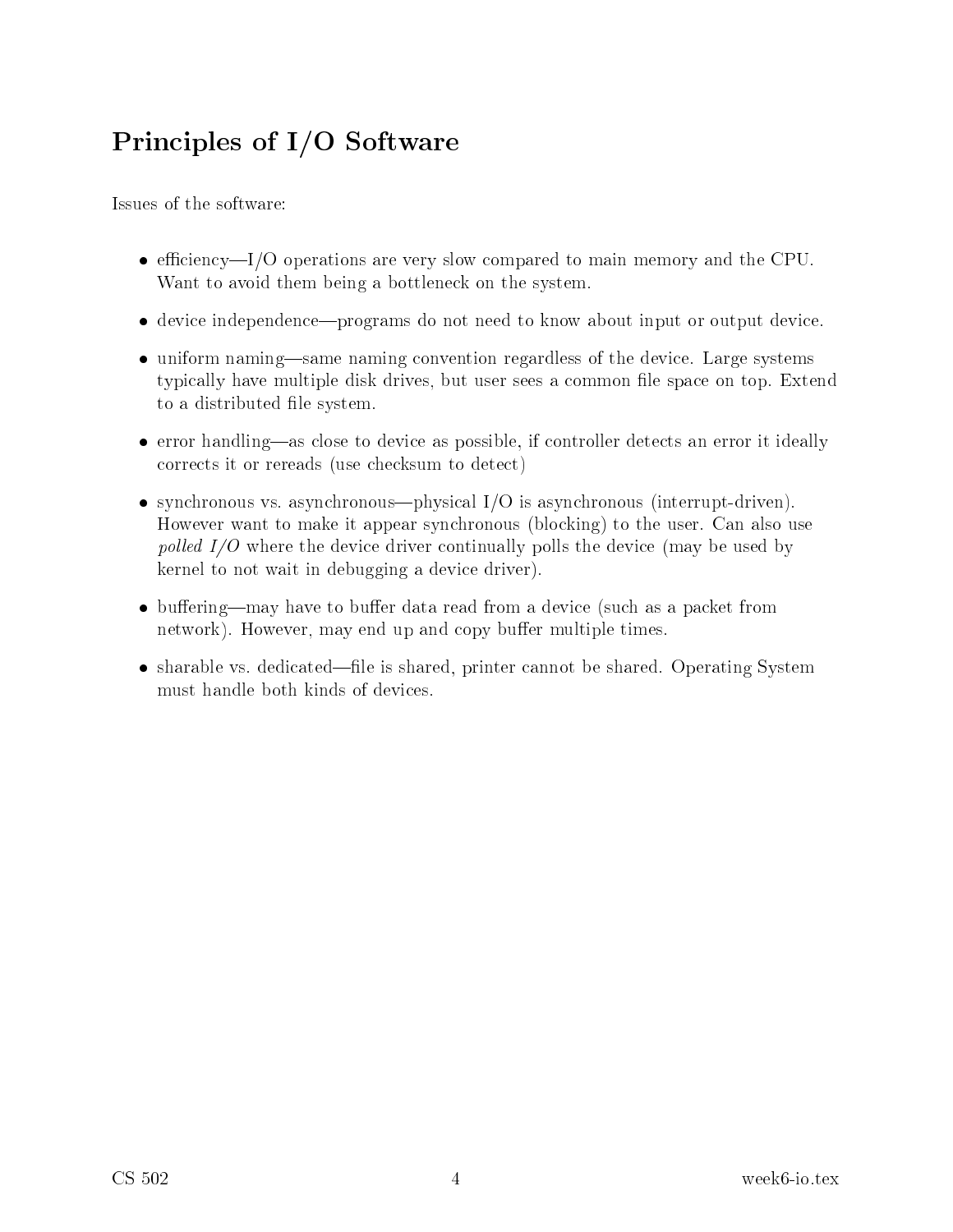## I/O Software Layers

Correspond to layers in Fig 5-16.

### Interrupt Handlers

Bowels of the system. Occurs when a device controller wants to tell CPU something (clock tick, write done, ready to read more, etc)

What happens on interrupt:

- Interrupt handler gets invoked.
- Could send a message to blocked device driver process.
- On other systems a semaphore is signalled

#### Device Drivers

Contains device-dependent code. May have a device driver for a class of related devices (terminal driver for example).

It knows details about devi
e.

device independent request -> device driver -> device dependent request

It may queue up the request if devi
e is already busy. Will send that request when the urrent request is omplete. Puts data in registers and retrieves results as needed.

Reports results to devi
e-independent software.

See Fig 5-11.

Modern Operating systems have *reconfigurable device drivers* that allow system administrators to add devi
e drivers without re
ompiling the kernel. Do so by having a run-time function that registers device functions.